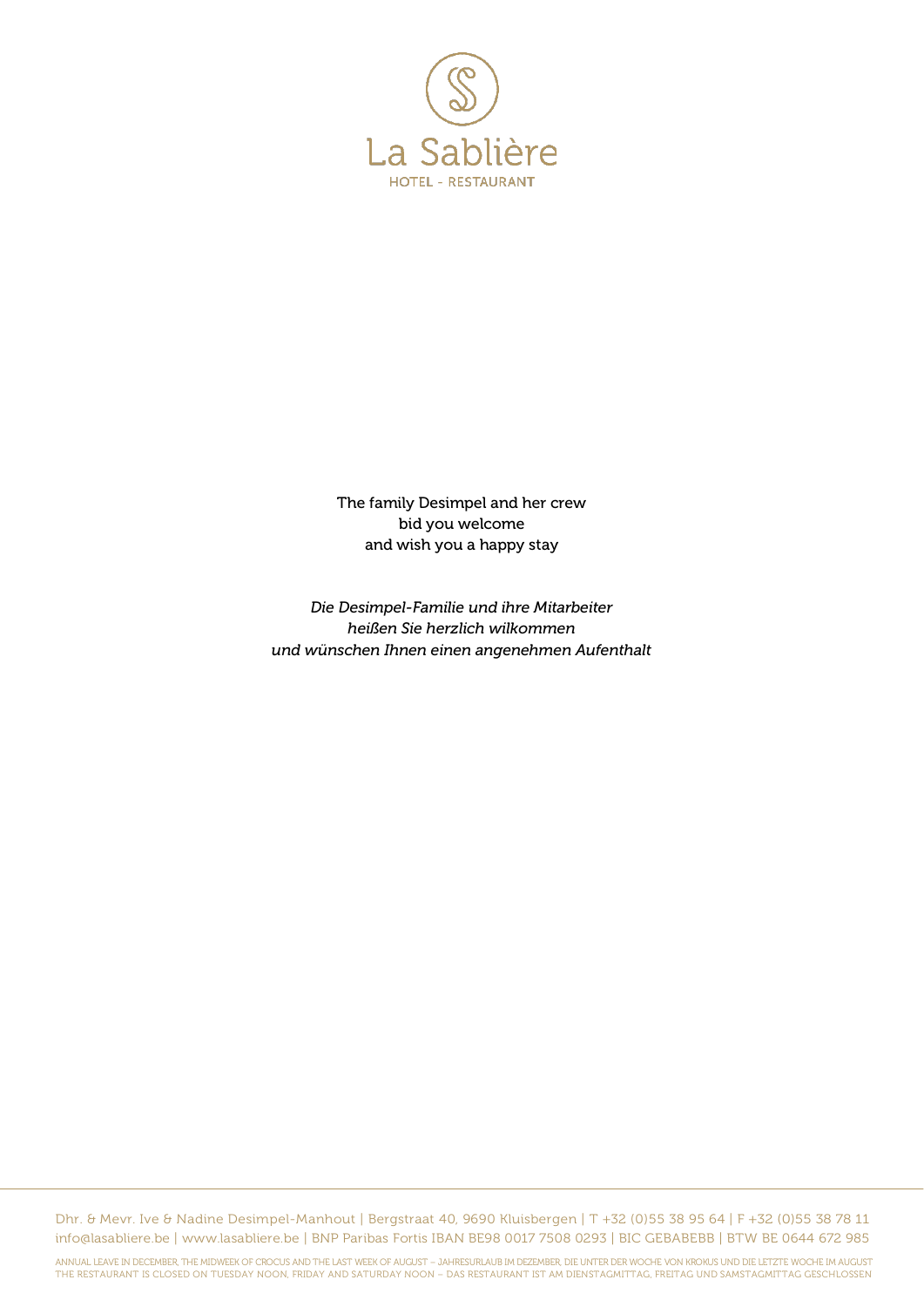

#### Dear customers, dear friends,

Started in 1980, we keep on building our 'Home of confidence'. We are truly grateful for the opportunities to pamper you, with a fresh and honest cuisine, a good glass of wine, or a bed to dream away. Discover the superb website for a virtual visit to our hotel, and follow all the latest updates on Facebook.

Welcome.

Ive, Nadine and team

### Sehr geehrte Kunden, liebe Freunde,

*Begonnen 1980, haben wir unser 'Haus des Vertrauens' weiter gestaltet. Wir sind sehr dankbar dafür, Sie mit einer frischen, ehrlichen Küche, einem gutem Glas Wein oder einem schönen Bett zum träumen, verwöhnen zu dürfen. Besuchen Sie unsere Website für einen virtuellen Besuch in unserem Hotel und folgen Sie unseren neuesten Updates auf Facebook.*

*Willkommen.*

*Ive, Nadine und Team*

# PUBLIC WINE CELLAR – SINCE 2009: THREE RED HOUSES IN THE MICHELIN GUIDE ÖFFENTLICHER WEINKELLER – SEIT 2009: DREI ROTE HÄUSER IM MICHELIN GUIDE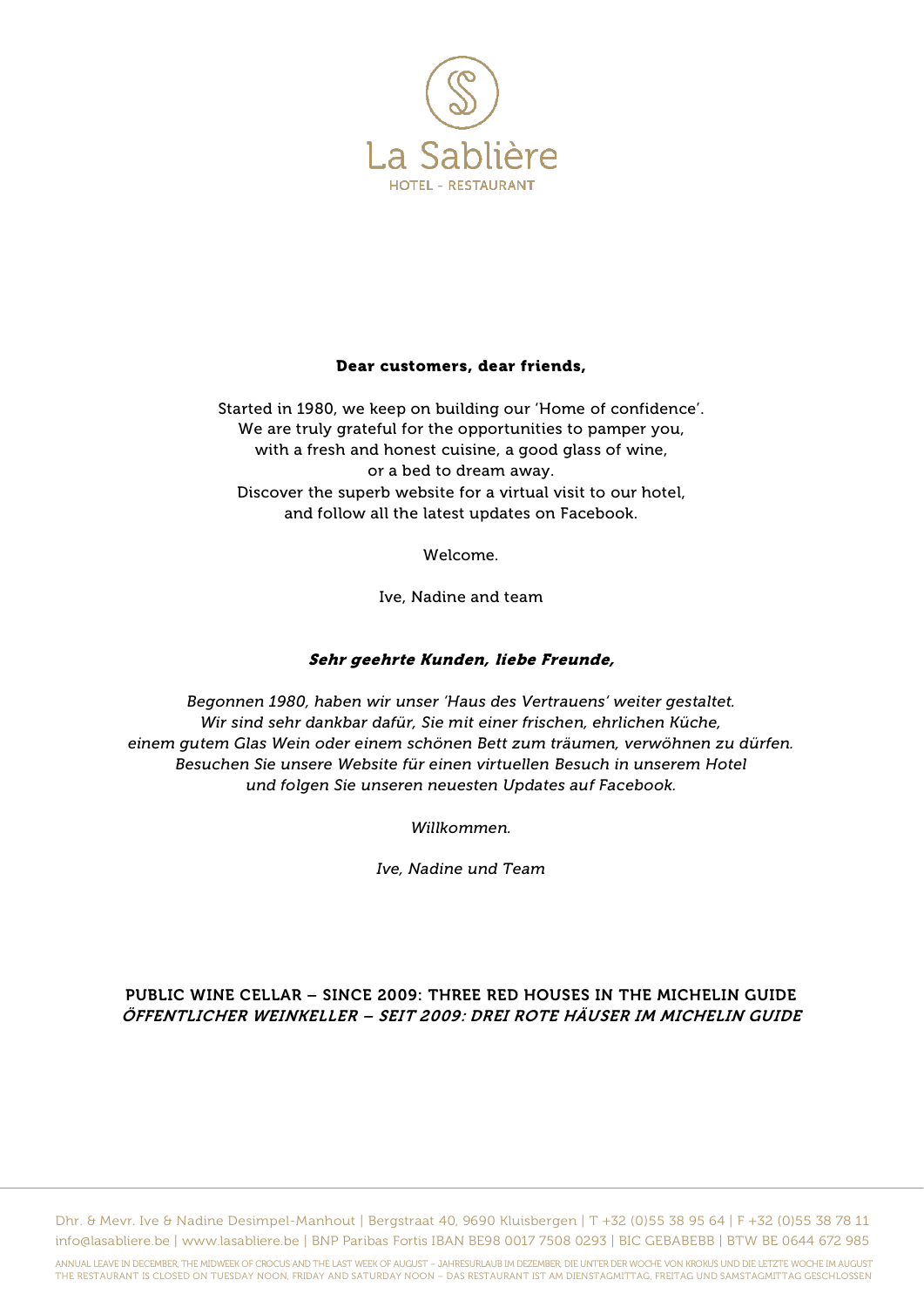

# APÉRITIFS | APERITIFS

|  |  |   | $\epsilon$ 8  |
|--|--|---|---------------|
|  |  |   | $\epsilon$ 10 |
|  |  |   | € 15          |
|  |  |   | € 25          |
|  |  | € | - 8           |
|  |  | € | - 8           |
|  |  | € | - 8           |
|  |  | € | - 8           |
|  |  | € | - 8           |
|  |  | € | - 8           |
|  |  |   | € 12          |
|  |  |   | € 12          |
|  |  |   | € 12          |
|  |  |   | $\epsilon$ 12 |
|  |  |   | $\epsilon$ 13 |
|  |  |   | $\epsilon$ 13 |
|  |  |   | $\epsilon$ 13 |
|  |  |   | € 16          |
|  |  |   | $\epsilon$ 8  |
|  |  |   | $\xi$ 9       |
|  |  | € | 8             |
|  |  | € | - 9           |
|  |  |   | € 10          |
|  |  |   | € 10          |
|  |  |   | $\epsilon$ 11 |
|  |  |   | € 12          |
|  |  |   | $\epsilon$ 13 |
|  |  | € | - 7           |
|  |  |   | € 10          |
|  |  |   | € 15          |
|  |  |   | € 28          |

# APÉRITIFS WITHOUT ALCOHOL | APERITIFS OHNE ALKOHOL

| <b>Pastis</b> | 6   |
|---------------|-----|
|               | - 6 |
|               | Q   |
|               | Q   |

Dhr. & Mevr. Ive & Nadine Desimpel-Manhout | Bergstraat 40, 9690 Kluisbergen | T +32 (0)55 38 95 64 | F +32 (0)55 38 78 11 info@lasabliere.be | www.lasabliere.be | BNP Paribas Fortis IBAN BE98 0017 7508 0293 | BIC GEBABEBB | BTW BE 0644 672 985

ANNUAL LEAVE IN DECEMBER, THE MIDWEEK OF CROCUS AND THE LAST WEEK OF AUGUST - JAHRESURLAUB IM DEZEMBER, DIE UNTER DER WOCHE VON KROKUS UND DIE LETZTE WOCHE IM AUGUST<br>THE RESTAURANT IS CLOSED ON TUESDAY NOON, FRIDAY AND SAT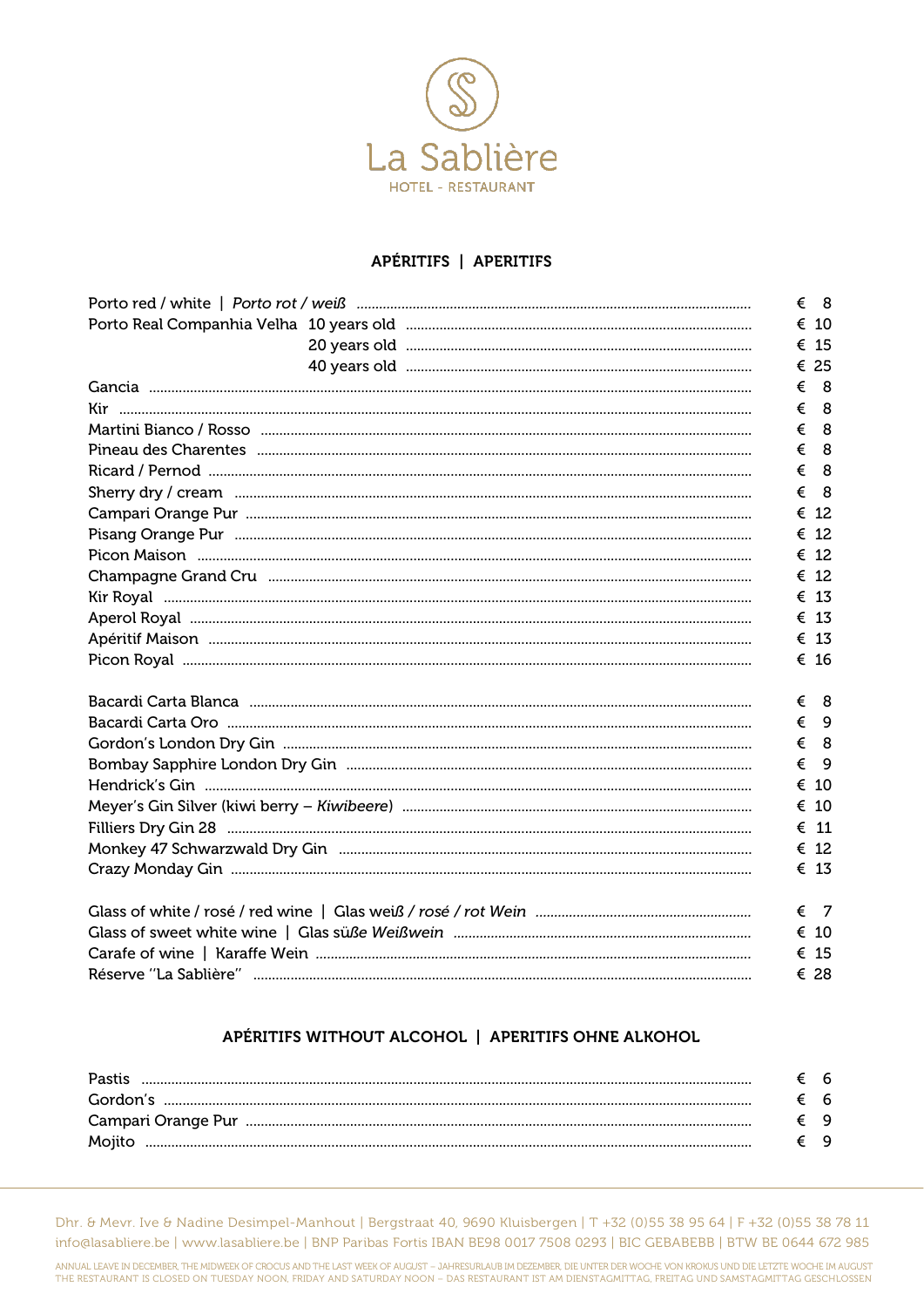

#### SPIRITIS | SPIRITUOSEN

|   | $\epsilon$ 8 |
|---|--------------|
|   | € 10         |
|   | € 12         |
|   | € 15         |
|   | € 17         |
|   | € 20         |
| € | - 8          |
| € | 8            |
| € | 8            |
| € | 8            |
| € | 8            |
| € | 8            |
| € | 8            |
| € | 8            |
| € | 8            |
| € | 8            |
| € | 8            |
| € | 8            |
| € | 8            |
| € | 8            |
| € | 8            |
| € | 8            |
| € | 8            |
| € | 8            |
| € | 8            |
| € | 8            |
| € | 8            |
| € | 8            |
| € | -10          |
| € | 10           |
| € | -12          |
| € | -12          |
|   | € 16         |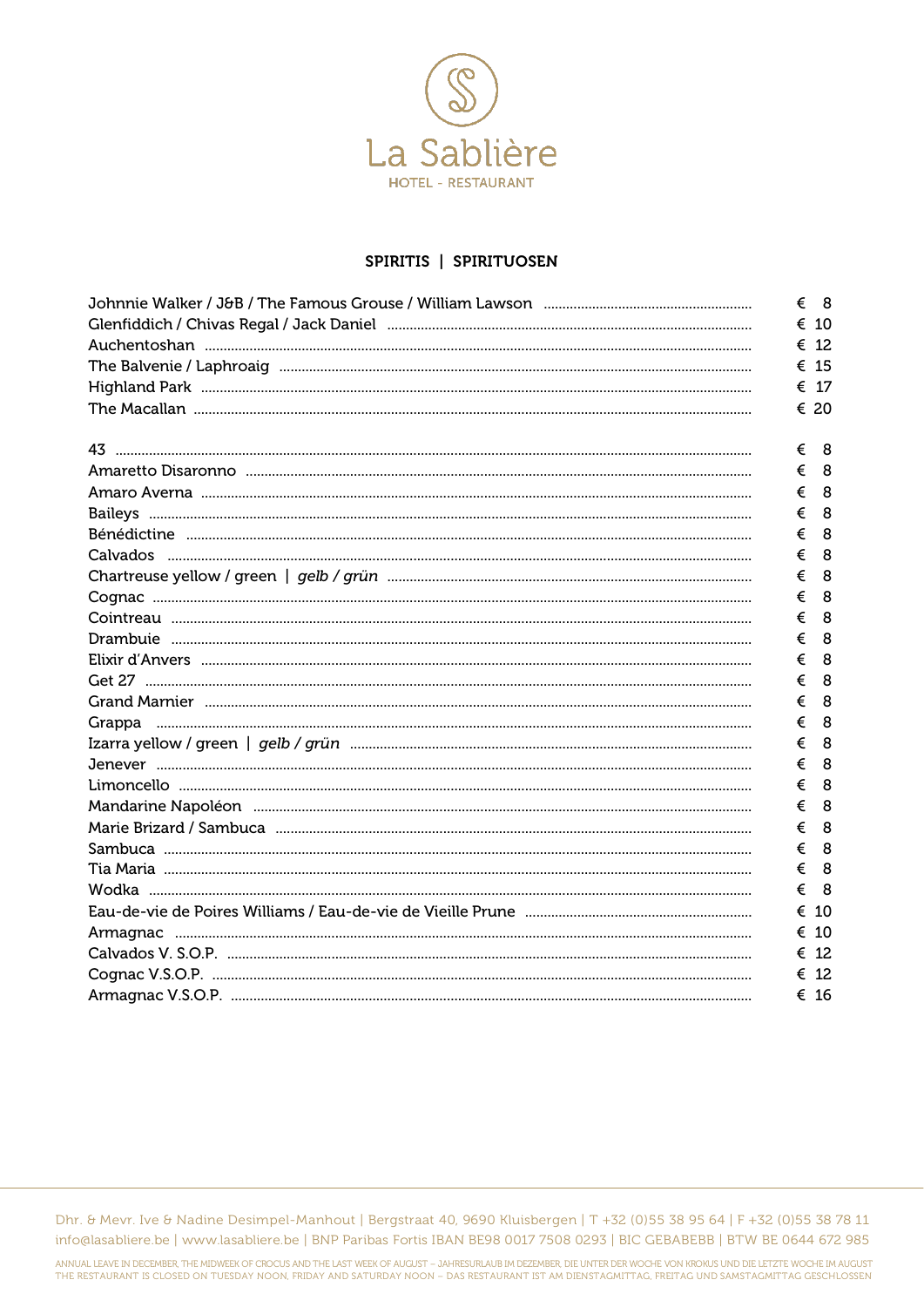

## SOUPS | SUPPEN

| Homemade fishsoup with Armagnac |  |
|---------------------------------|--|
|                                 |  |

# COLD ENTREES | KALTE VORSPEISEN

| Homemade Kwaremont pâté with vegetables                                                         |  |                |
|-------------------------------------------------------------------------------------------------|--|----------------|
|                                                                                                 |  | $\epsilon$ 21* |
| Melon with Parma Ham                                                                            |  |                |
|                                                                                                 |  | € 2.3*         |
| Smoked Scottish salmon, extra soft                                                              |  |                |
|                                                                                                 |  | € 26*          |
| Salad with baked giant scampis, pine nuts                                                       |  |                |
|                                                                                                 |  | $\epsilon$ 32* |
| Goose liver pâté, homemade with shallot jam, mango and raisin toast                             |  |                |
| Hausgemachte Gänseleberpastete mit Schalottenkonfitüre, Mango und Rosinen Toast $\ldots \in 25$ |  | € 36*          |
| Salad with handpeeled Belgian gray shrimps                                                      |  |                |
|                                                                                                 |  | $∈ 42*$        |
|                                                                                                 |  |                |

## HOT ENTREES | WARME VORSPEISEN

| Cheesecroquettes   Käsekroketten                                                         |  |   |                |
|------------------------------------------------------------------------------------------|--|---|----------------|
|                                                                                          |  |   | $\epsilon$ 19* |
|                                                                                          |  |   | $\epsilon$ 25* |
| Shrimpcroquettes along the manner of the chef   Garnelenkroketten nach Art des Chefs TOP |  |   |                |
|                                                                                          |  |   | $\epsilon$ 25* |
|                                                                                          |  |   | € 34*          |
| Giant scampis with apple and curry                                                       |  |   |                |
|                                                                                          |  |   | $∈ 32*$        |
| Baked frog legs in Pernod sauce                                                          |  |   |                |
|                                                                                          |  |   | € 36*          |
| Baked Sint Jacobs nuts with seasonal vegetables                                          |  |   |                |
|                                                                                          |  |   | $\epsilon$ 38* |
| Baked goose liver with sugar apple and old Port                                          |  |   |                |
|                                                                                          |  | € | 40*            |
|                                                                                          |  |   |                |

\* As main course with fries, rice, mash potato, potatoes,…

*\* Als Hauptgericht mit Pommes, Reis, Püree, Kartoffeln…*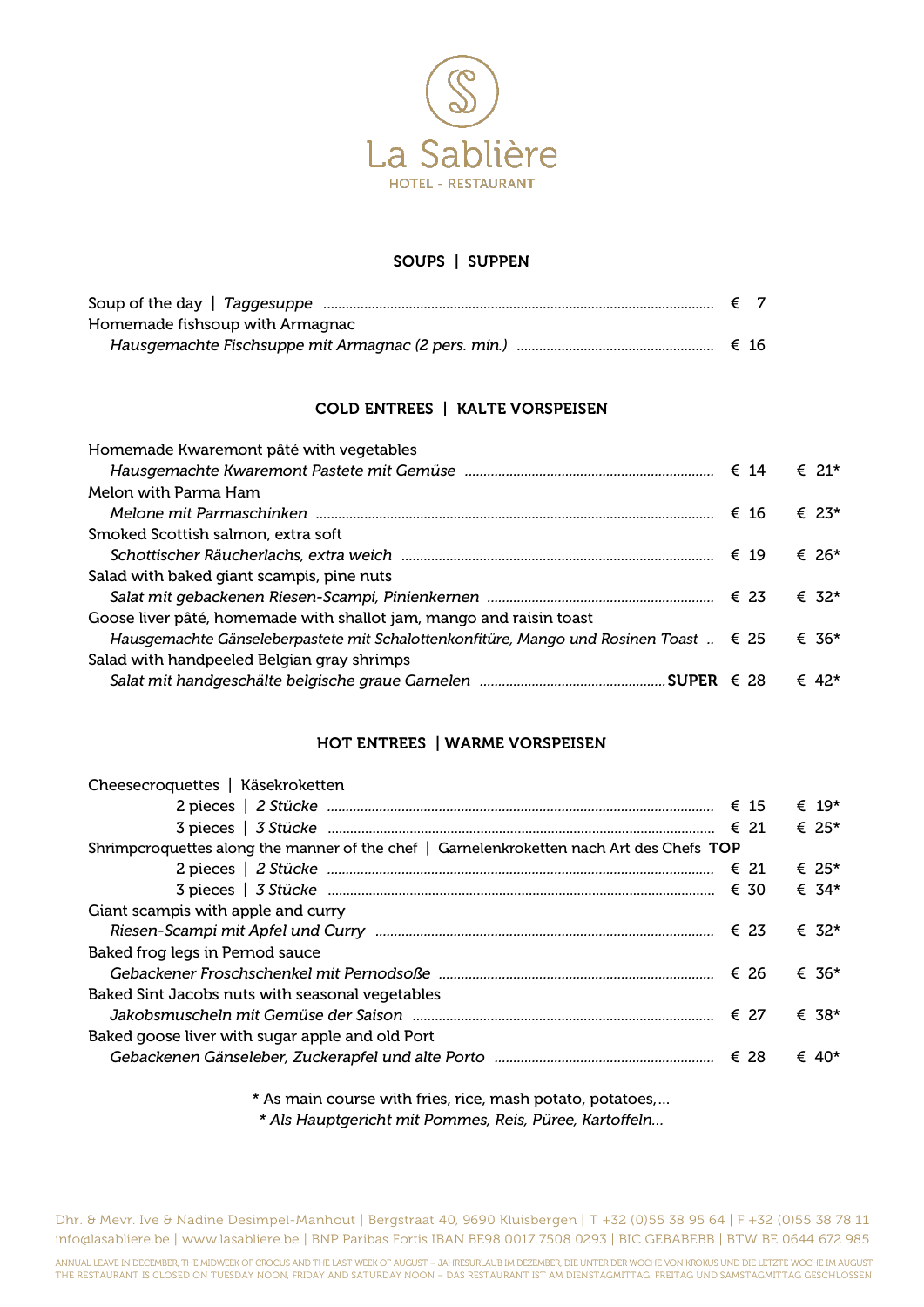

#### MAIN COURSES | HAUPTSPEISEN

|                                                                                             | € 38          |
|---------------------------------------------------------------------------------------------|---------------|
| Ribbeef with salad, sauce of your choice   Rippenstück mit Salat, Soße Ihrer Wahl (2 pers.) | € 70          |
| Regular, mushroom cream, green pepper cream, Provençale, bearnaise, roquefort               |               |
| Natur, Champignon-Rahm, grünem Pfeffer, Provencal, Bearnaise, Roquefortkäse                 |               |
| Baked lamb chops, crown of warm vegetables   Gebackene Lammkoteletts, Gemüse Kranz          | € 38          |
|                                                                                             | € 42          |
|                                                                                             | € 32          |
|                                                                                             | € 36          |
|                                                                                             | € 36          |
|                                                                                             | € 39          |
| Eel along the manner of the chef (cream/gueuze)   Aal nach Art des Chefs (Rahm/Gueuze)      | € 42          |
|                                                                                             | € 42          |
| Tomato with hand peeled Belgian gray shrimps                                                |               |
|                                                                                             | $\epsilon$ 42 |

### VEGGIE

| Baked seasonal vegetables with rice   Gebratenes Gemüse der Saison mit reis | € 15 |
|-----------------------------------------------------------------------------|------|
|                                                                             | € 20 |

### FOR SMALL AND BIG | FÜR KLEIN UND GRO**β**

Please inform us if you are allergic to one of the allergens below.

eggs, gluten, lupin, milk, sesam seeds, nuts, sulphite, celery, peanuts, mustard, fish, molluscs, soya, crustaceans

*Bitte informieren Sie uns, wenn Sie allergisch sind gegen eine der folgenden* Allergenen*.*

*Ei, Gluten, Lupinen, Milch, Sesam, Schalenfrüchte, Sulphite, Sellerie, Erdnüsse, Senf, Fisch, Weichtiere, Soja, Krebstiere*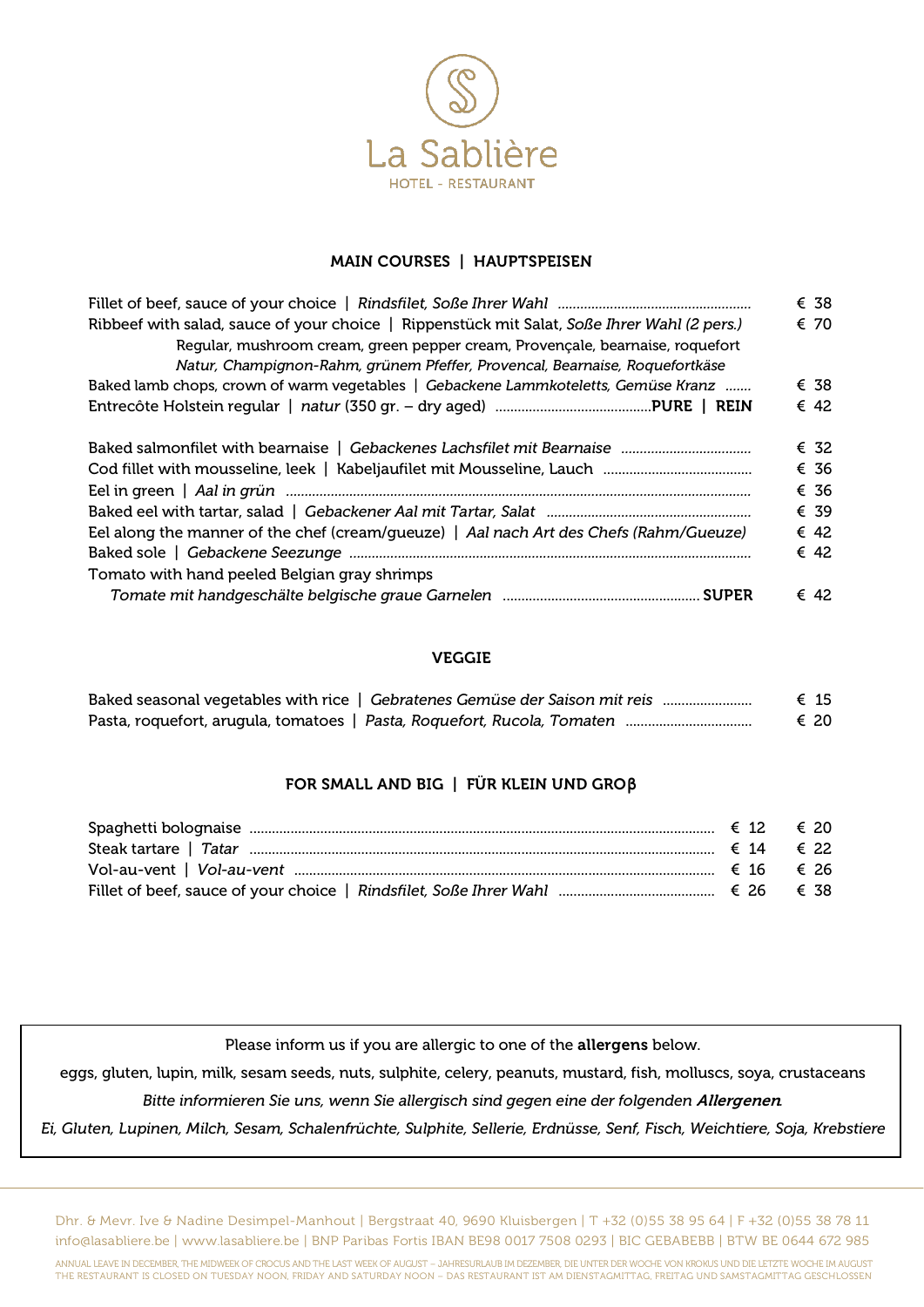

## DESSERTS | DESSERTS

| Ice for kids (vanilla, red berry sauce)   Speiseeis für Kindern (Vanille, Beerensoße) | € 5           |
|---------------------------------------------------------------------------------------|---------------|
|                                                                                       | € 8           |
|                                                                                       | $\xi$ 9       |
|                                                                                       | $\xi$ 9       |
|                                                                                       | $\xi$ 9       |
|                                                                                       | $\epsilon$ 10 |
|                                                                                       | $\epsilon$ 11 |
|                                                                                       | $\epsilon$ 11 |
|                                                                                       | $\epsilon$ 11 |
| Coupe Fraises (vanilla, strawberries – Vanille, Erdbeeren) (season – Saison)          | $\epsilon$ 13 |
|                                                                                       | € 16          |

### HOMEMADE HOT APPLE PIE | HAUSGEMACHTER WARM APFEL GEBÄCK

|                                                                                    | € 6  |  |
|------------------------------------------------------------------------------------|------|--|
|                                                                                    | € 7  |  |
|                                                                                    | € 8  |  |
|                                                                                    | € 9  |  |
| With ice-cream and flamed with Calvados   Mit Speiseeis und flambiert mit Calvados | € 15 |  |

# Please inform us in advance if you pay with a gift voucher *Bitte informieren Sie uns im Voraus, wenn Sie mit einem* Geschenkgutschein *bezahlen*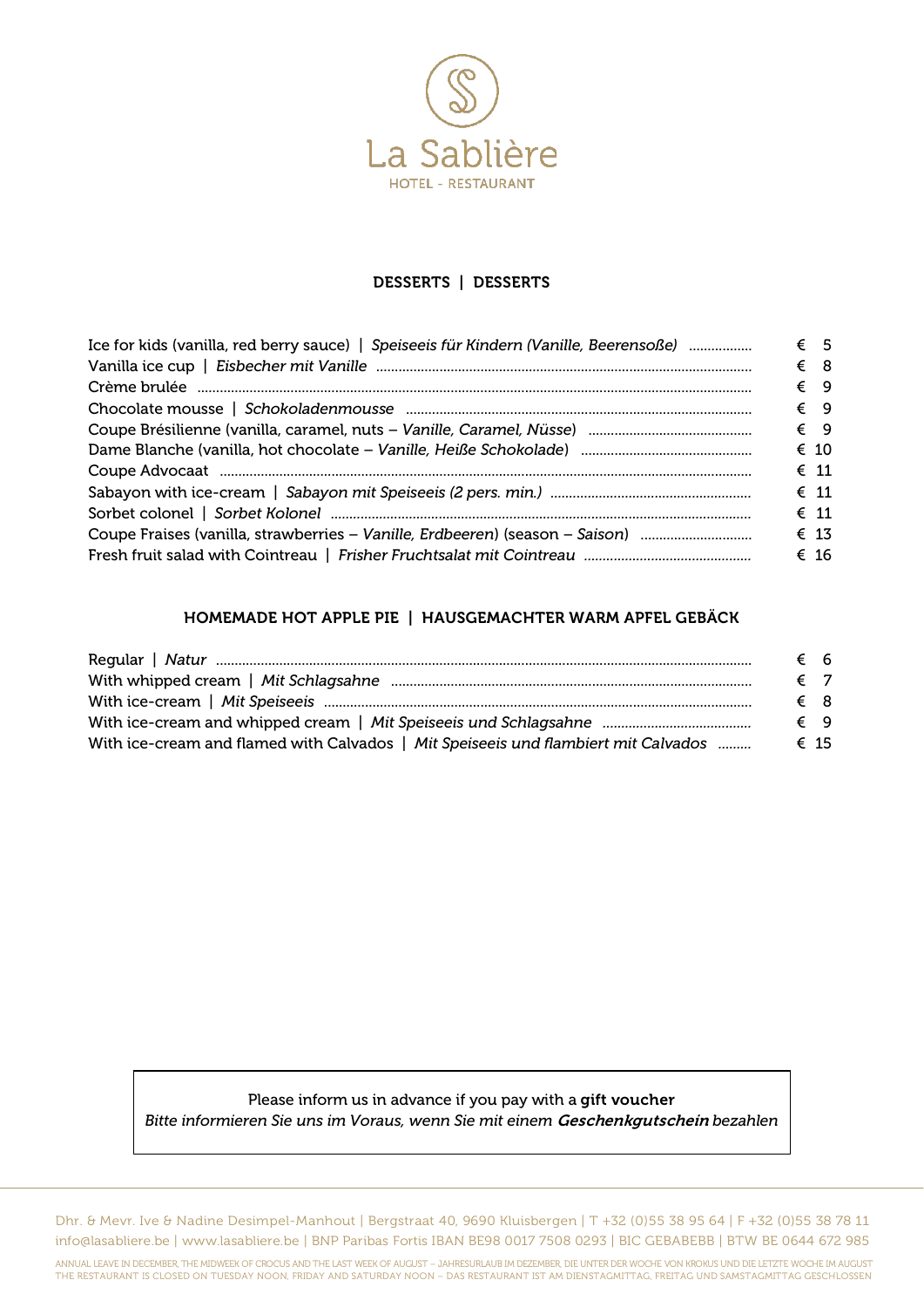

### HOT DRINKS | HEIßE GETRÄNKE

| $\epsilon$ 3 |  |
|--------------|--|
| $\epsilon$ 3 |  |
|              |  |
| $\epsilon$ 3 |  |
|              |  |
|              |  |
| $\epsilon$ 4 |  |
| $\epsilon$ 4 |  |
| $\epsilon$ 4 |  |

# **LIQUEUR COFFEES | DESSERT KAFFEES**

| Antwerp coffee (Elixir d'Anvers) manufacture entre la contratte de la contratte de la contratte de la contratte de la contratte de la contratte de la contratte de la contratte de la contratte de la contratte de la contratt | € 9           |     |
|--------------------------------------------------------------------------------------------------------------------------------------------------------------------------------------------------------------------------------|---------------|-----|
|                                                                                                                                                                                                                                | €             | - 9 |
|                                                                                                                                                                                                                                | € 9           |     |
|                                                                                                                                                                                                                                | $\xi$ 9       |     |
|                                                                                                                                                                                                                                | €             | - 9 |
|                                                                                                                                                                                                                                | € 9           |     |
|                                                                                                                                                                                                                                | $\xi$ 9       |     |
|                                                                                                                                                                                                                                | €             | - 9 |
|                                                                                                                                                                                                                                | €             | - 9 |
|                                                                                                                                                                                                                                | $\xi$ 9       |     |
|                                                                                                                                                                                                                                | €             | - 9 |
|                                                                                                                                                                                                                                | $\xi$ 9       |     |
|                                                                                                                                                                                                                                | $\xi$ 9       |     |
|                                                                                                                                                                                                                                | €             | - 9 |
| Sultan Special coffee (Baileys) manufacture and the contract of the contract of the substitution of the substitution of the substitution of the substitution of the substitution of the substitution of the substitution of th | € 9           |     |
|                                                                                                                                                                                                                                | $\epsilon$ 11 |     |
|                                                                                                                                                                                                                                |               |     |

Dhr. & Mevr. Ive & Nadine Desimpel-Manhout | Bergstraat 40, 9690 Kluisbergen | T +32 (0)55 38 95 64 | F +32 (0)55 38 78 11 info@lasabliere.be | www.lasabliere.be | BNP Paribas Fortis IBAN BE98 0017 7508 0293 | BIC GEBABEBB | BTW BE 0644 672 985

ANNUAL LEAVE IN DECEMBER, THE MIDWEEK OF CROCUS AND THE LAST WEEK OF AUGUST – JAHRESURLAUB IM DEZEMBER, DIE UNTER DER WOCHE VON KROKUS UND DIE LETZTE WOCHE IM AUGUST<br>THE RESTAURANT IS CLOSED ON TUESDAY NOON, FRIDAY AND SAT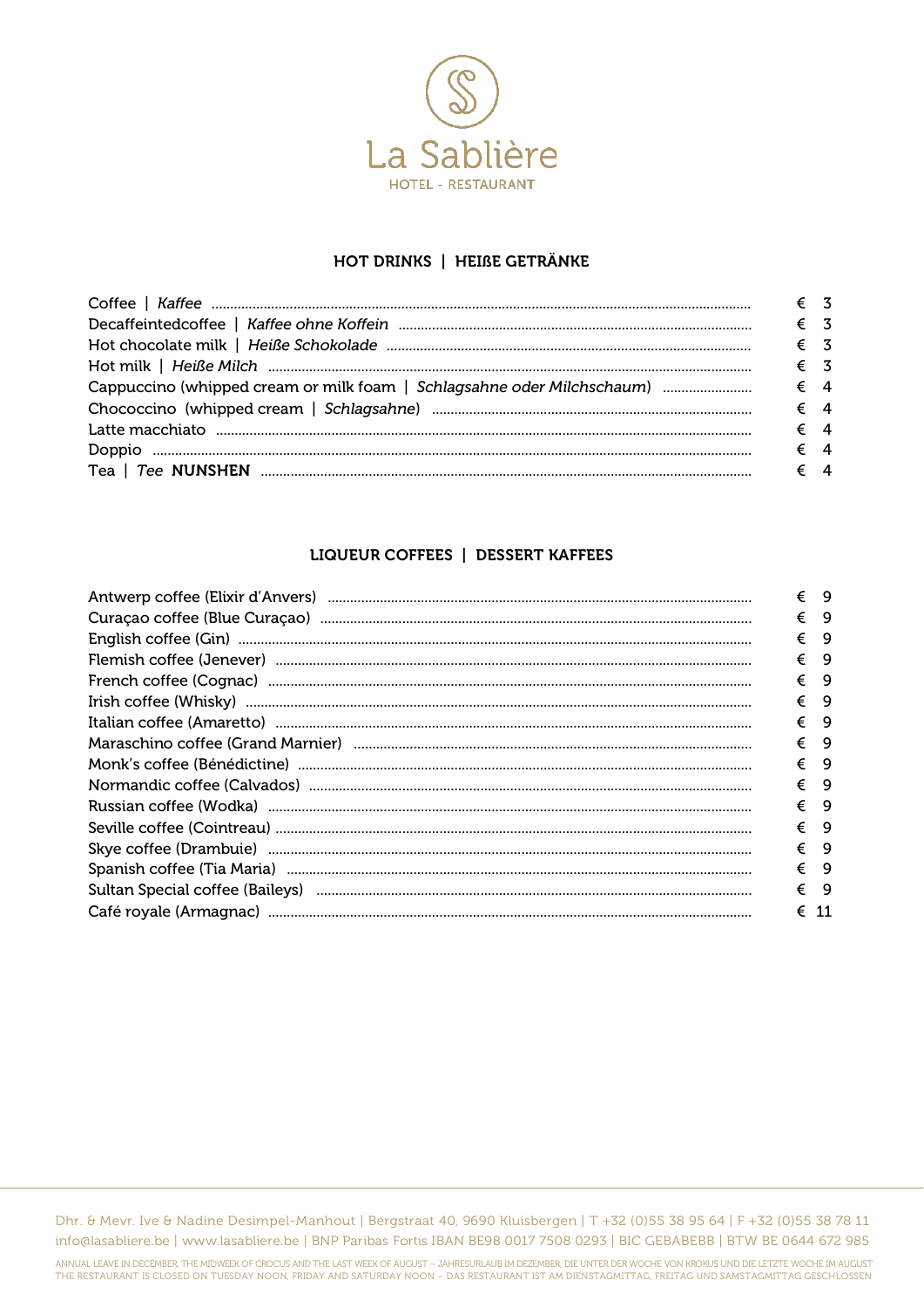

 $\epsilon$  3  $\epsilon$  3  $\epsilon$  3  $\epsilon$  4  $\epsilon$  4  $\epsilon$  4  $\epsilon$  4

### BLOND BEER HELLES BIER

|                              | € 3          |
|------------------------------|--------------|
|                              | € 3          |
| Mater Wheat beer   Weißbier. | € 3          |
|                              | € 4          |
|                              | € 4          |
|                              | € 4          |
| Petrus Tripel                | € 4          |
|                              | $\epsilon$ 4 |
|                              | € 5          |
|                              | € 5          |
| Westmalle Tripel             | € 5          |
|                              |              |

### BROWN BEER DUNKLES BIER

|                  | $\epsilon$ 3 |  |
|------------------|--------------|--|
| Ename Dubbel     | € 4          |  |
| Westmalle Dubbel | € 4          |  |
|                  | € 5          |  |

## OTHER BEERS ANDERE BIERE

| $\epsilon$ 3 |     |
|--------------|-----|
| $\epsilon$ 3 |     |
| $\epsilon$ 5 |     |
|              | € 5 |

### WATER | WASSER

| Eaumega 25 cl. | $\epsilon$ 3 |  |
|----------------|--------------|--|
| Eaumega 50 cl. | $\epsilon$ 5 |  |
| Eaumega 75 cl. | $\xi$ 8      |  |

### **SOFTDRINKS** ERFRISCHUNGSGETRÄNKE

| Coca-Cola / Light / Zero | € | 3            |
|--------------------------|---|--------------|
| Fanta Orange             | € | 3            |
|                          |   | € 3          |
|                          |   | € 3          |
|                          |   | $\epsilon$ 3 |
| Looza Orange   Orangen   |   | € 3          |
| Looza Apple   Apfle      |   | € 3          |
| Looza Ace Original       | € | 3            |
| Looza Tomato   Tomaten   |   | € 3          |
|                          |   | € 3          |
| Schweppes Indian Tonic   | € | 3            |
| Fever-Tree Indian Tonic  | € | 4            |

#### PRESSED FRUIT GEPREßTES OBST

Orange | *Orangen .....................* € 5

Dhr. & Mevr. Ive & Nadine Desimpel-Manhout | Bergstraat 40, 9690 Kluisbergen | T +32 (0)55 38 95 64 | F +32 (0)55 38 78 11 info@lasabliere.be | www.lasabliere.be | BNP Paribas Fortis IBAN BE98 0017 7508 0293 | BIC GEBABEBB | BTW BE 0644 672 985

ANNUAL LEAVE IN DECEMBER, THE MIDWEEK OF CROCUS AND THE LAST WEEK OF AUGUST – JAHRESURLAUB IM DEZEMBER, DIE UNTER DER WOCHE VON KROKUS UND DIE LETZTE WOCHE IM AUGUST THE RESTAURANT IS CLOSED ON TUESDAY NOON, FRIDAY AND SATURDAY NOON – DAS RESTAURANT IST AM DIENSTAGMITTAG, FREITAG UND SAMSTAGMITTAG GESCHLOSSEN